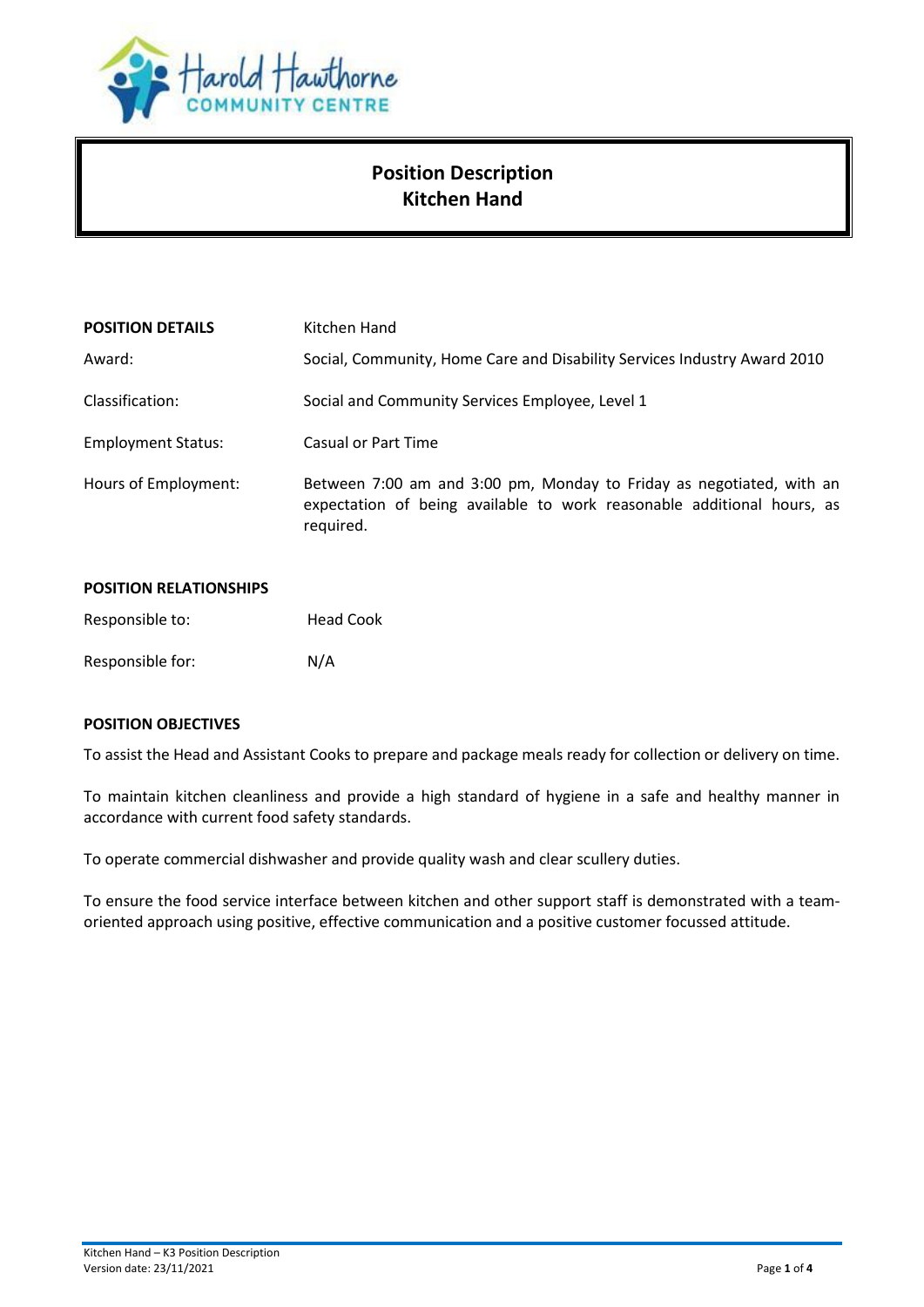#### **PRINCIPLE RESPONSIBILITIES**

- **1. Assist Cook/s with the preparation and production of meals.**
	- Assist with food preparation, as directed by the Head Cook and Assistant Cook.
	- Follow Food Safety Standards in the preparation, packaging and delivery of all meals.
	- Under the direction of the Head Cook or Assistant Cook, assist with preparation for the delivery run according to each consumer's specific requirements.
	- Under the supervision of the Head Cook or Assistant Cook, pack cooler bags or hot boxes for the volunteers and consumers.
	- Select the correct meal from the freezer or fridge for each consumer for that day.
	- Heat meals on plates or in trays in accordance with Food Safety Standards.
	- Serve Centre-based meals according to each consumer's requirements and requests.
	- Follow economical and safe use of resources.

#### **2. Workplace health and safety**

- Follow and comply with all Workplace Health and Safety policies and procedures to ensure personal safety and the safety of others is always maintained, including the reporting of unsafe practices or hazards to the relevant personnel.
- Ensure all equipment used is safe and operated in accordance with specifications and safety requirements
- Comply with correct and effective work practices (including the use of prescribed Personal Protective Equipment (PPE) in Workplace Health and Safety (WHS) risk exposures such as:
	- Manual handling
	- Food handling hygiene practices
	- Machinery use and maintenance;
	- Handling and storage of hazardous substances;
	- Electricity;
	- Disposal of waste;
	- Others as required.
	- Maintain a high level of personal hygiene.

### **3. Maintain kitchen facilities at a high standard of cleanliness and hygiene**

- Regularly clean the kitchen, freezers, fridges, store room and surrounding areas, including all equipment, to provide the highest level of cleanliness and hygiene, ensuring items are clean and available as required.
- Maintain clean kitchen benches, floors, equipment, and storage areas according to Food Safety Standards.
- Undertake tasks to clean all kitchen equipment and report issues as they arise.
- Undertake general kitchen cleaning duties as per the daily and weekly rosters
- Empty bins as required.
- Operation of commercial dishwasher including wash and clear duties after preparation and service.
- Maintain clean cutlery, crockery and pots including all equipment used, to provide the highest level of cleanliness and hygiene,
- Keep dedicated storage facilities as clean, orderly and safe as possible.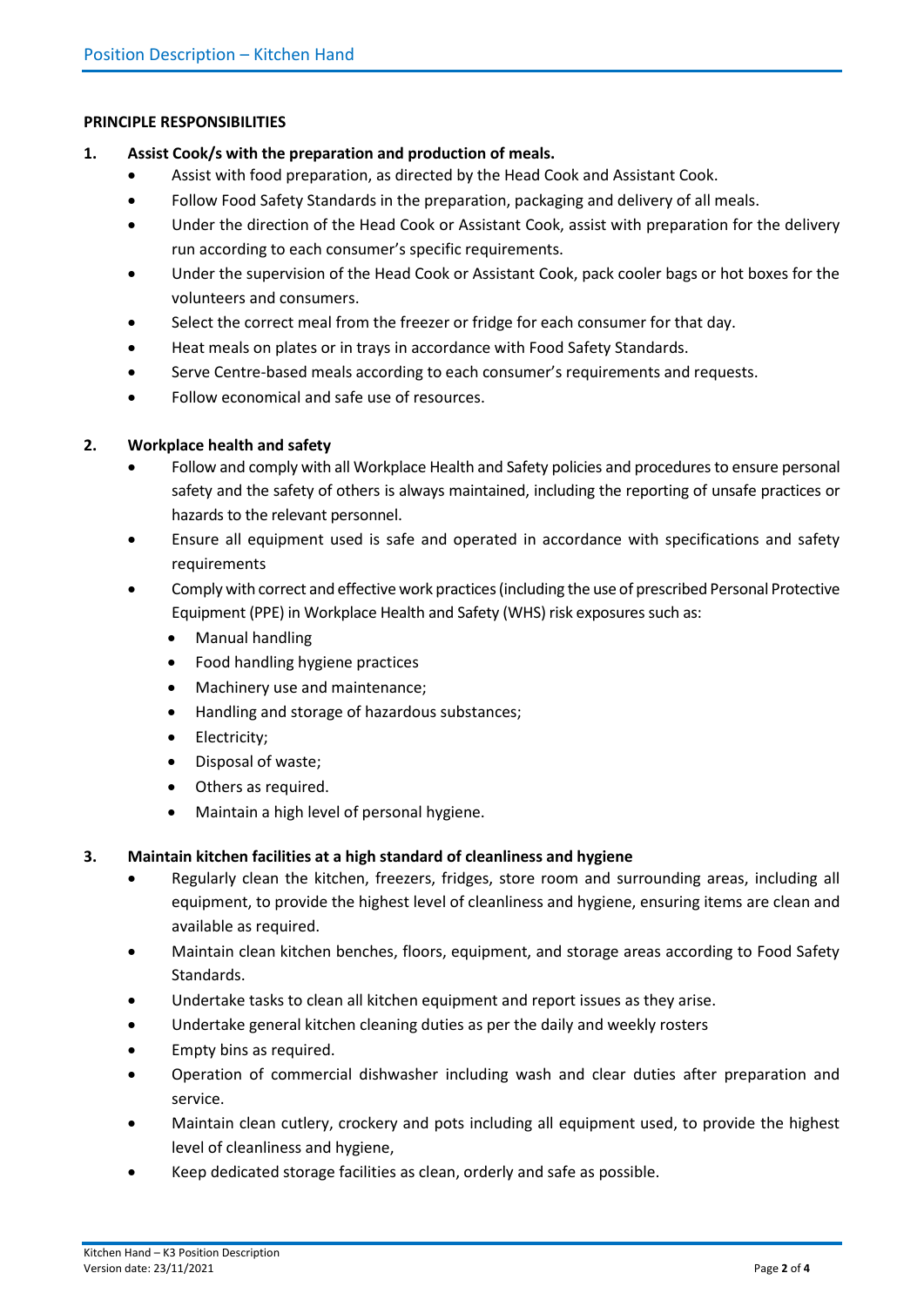### **4. Operate using standardised procedures**

- Ensure all work is carried out in compliance with the policies and procedures of the Centre.
- Under the general guidance of the Head Cook, assist with the storage of delivered goods in accordance with food safety standards and guidelines.
- Assist with correct rotation of stock.
- Refer other consumer matters and concerns to the Head Cook, as appropriate.
- Maintain accurate records as required.

### **OTHER DUTIES**

- At all times, maintain confidentiality and security of information regarding consumers, staff and the activities of the Centre in accordance with the Confidentiality Agreement.
- Promote effective working relationships within the team and other stakeholders.
- Actively seek and report on methods of improving systems of work, policies and practices, to support continuous improvement.
- Undertake other duties as directed by the Head Cook within the scope and level of this position.
- Notify Supervisor of any leave of absence in a timely manner.
- Maintain accurate timesheets, which are to be handed to the supervisor at the end of each fortnight.
- Attend all staff meetings and participate in education and training opportunities as required.
- Other duties as requested.

#### **POSITION REQUIREMENTS**

#### **Essential**

- 1. Experience in food preparation, presentation and tasting.
- 2. The ability to learn, understand and adhere to food safety standards, safe work practices following workplace health and safety standards.
- 3. Good interpersonal skills and the ability to liaise with a range of people, including the elderly and people with special needs.
- 4. Ability to work effectively as a member of a team and autonomously, under minimal supervision.
- 5. Good interpersonal, negotiation and conflict resolution skills, with the ability to communicate with a wide range of people and groups to ensure delivery of a high level of customer service.
- 6. Take pride in cleanliness and hygienic food handling.
- 7. Time management skills, while maintaining accuracy and attention to detail.
- 8. A good understanding of Workplace Health and Safety requirements, as they relate to this position.

#### **Desirable**

- 1. Experience with cooking large volume meals.
- 2. Experience working in a similar position within an aged care facility.
- 3. A basic understanding of Commonwealth Home Support Programme (CHSP) Guidelines.
- 4. Food Handling Certificate Course.